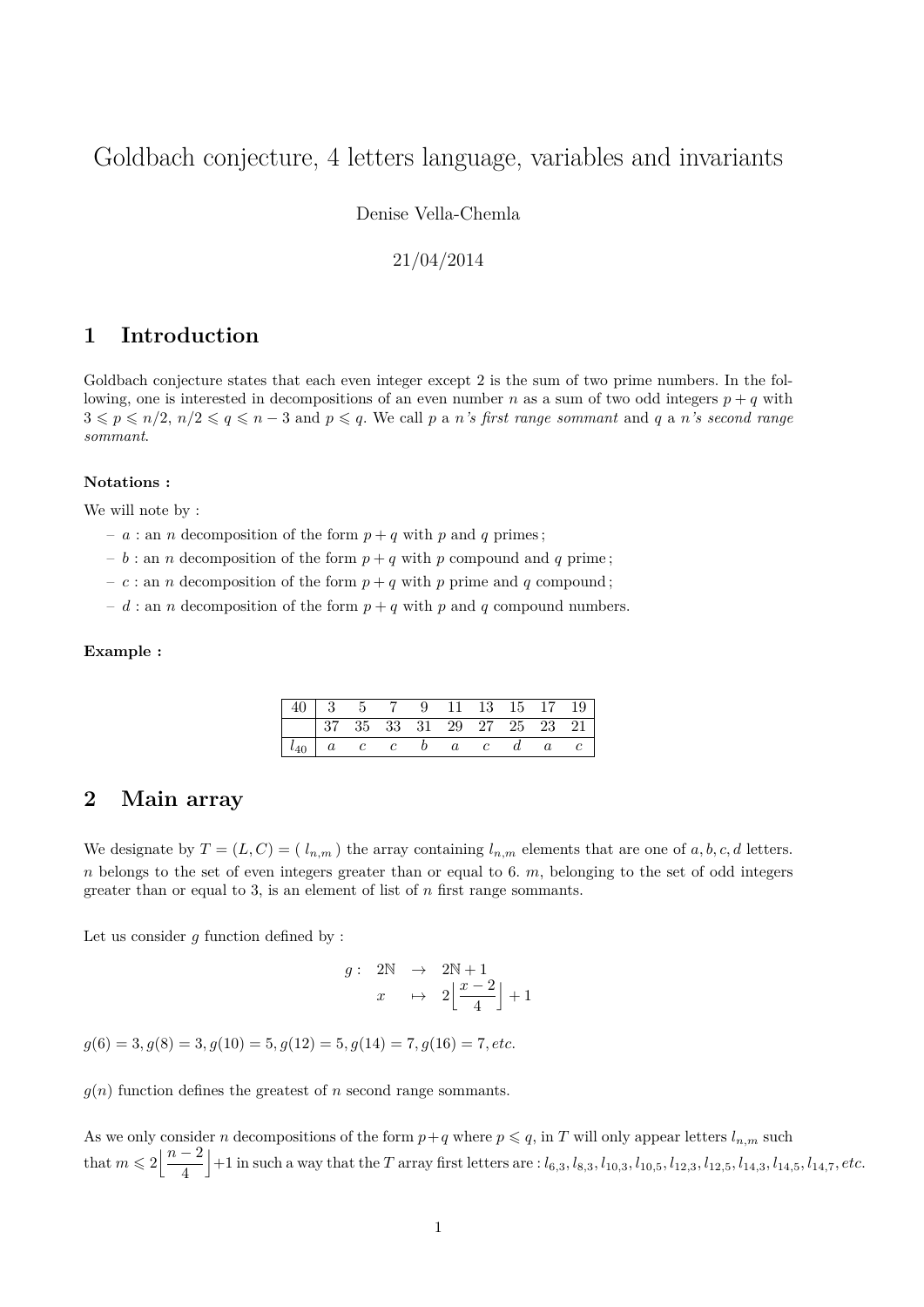Here are first lines of array *T*.

| $\overline{C}$ | 3                     | 5                | 7                | 9                | 11               | 13               |                  |                  |  |
|----------------|-----------------------|------------------|------------------|------------------|------------------|------------------|------------------|------------------|--|
|                |                       |                  |                  |                  |                  |                  | 15               | 17               |  |
| L              |                       |                  |                  |                  |                  |                  |                  |                  |  |
| 6              | $\boldsymbol{a}$      |                  |                  |                  |                  |                  |                  |                  |  |
| 8              | $\boldsymbol{a}$      |                  |                  |                  |                  |                  |                  |                  |  |
| 10             | $\boldsymbol{a}$      | $\boldsymbol{a}$ |                  |                  |                  |                  |                  |                  |  |
| 12             | $\boldsymbol{c}$      | $\boldsymbol{a}$ |                  |                  |                  |                  |                  |                  |  |
| 14             | $\boldsymbol{a}$      | $\boldsymbol{c}$ | $\boldsymbol{a}$ |                  |                  |                  |                  |                  |  |
| 16             | $\boldsymbol{a}$      | $\boldsymbol{a}$ | $\boldsymbol{c}$ |                  |                  |                  |                  |                  |  |
| 18             | $\mathcal{C}_{0}^{2}$ | $\boldsymbol{a}$ | $\boldsymbol{a}$ | $\boldsymbol{d}$ |                  |                  |                  |                  |  |
| 20             | $\it a$               | $\boldsymbol{c}$ | $\boldsymbol{a}$ | $\boldsymbol{b}$ |                  |                  |                  |                  |  |
| 22             | $\boldsymbol{a}$      | $\it a$          | $\boldsymbol{c}$ | $\boldsymbol{b}$ | $\boldsymbol{a}$ |                  |                  |                  |  |
| 24             | $\boldsymbol{c}$      | $\it a$          | $\boldsymbol{a}$ | $\boldsymbol{d}$ | $\boldsymbol{a}$ |                  |                  |                  |  |
| 26             | $\it a$               | $\boldsymbol{c}$ | $\boldsymbol{a}$ | $\boldsymbol{b}$ | $\boldsymbol{c}$ | $\boldsymbol{a}$ |                  |                  |  |
| 28             | $\boldsymbol{c}$      | $\boldsymbol{a}$ | $\boldsymbol{c}$ | $\boldsymbol{b}$ | $\boldsymbol{a}$ | $\boldsymbol{c}$ |                  |                  |  |
| 30             | $\boldsymbol{c}$      | $\boldsymbol{c}$ | $\boldsymbol{a}$ | $\boldsymbol{d}$ | $\boldsymbol{a}$ | $\boldsymbol{a}$ | $\boldsymbol{d}$ |                  |  |
| 32             | $\boldsymbol{a}$      | $\boldsymbol{c}$ | $\boldsymbol{c}$ | $\boldsymbol{b}$ | $\boldsymbol{c}$ | $\it a$          | $\boldsymbol{b}$ |                  |  |
| 34             | $\boldsymbol{a}$      | $\it a$          | $\boldsymbol{c}$ | $\boldsymbol{d}$ | $\it a$          | $\boldsymbol{c}$ | $\boldsymbol{b}$ | $\boldsymbol{a}$ |  |
| 36             | $\overline{c}$        | $\it a$          | $\boldsymbol{a}$ | $_{d}$           | $\boldsymbol{c}$ | $\boldsymbol{a}$ | $_{d}$           | $\boldsymbol{a}$ |  |
|                |                       |                  |                  |                  |                  |                  |                  |                  |  |

FIGURE 1 : words of even numbers between 6 and 36

#### **Remarks :**

1) words on array's diagonals called *diagonal words* have their letters either in  $A_{ab} = \{a, b\}$  alphabet or in  $A_{cd} = \{c, d\}$  alphabet.

2) a diagonal word codes decompositions that have the same second range sommant. For instance, on Figure 4, diagonal letters *aaabaa* that begin at letter  $l_{26,3} = a$  code decompositions  $3 + 23$ ,  $5 + 23$ ,  $7 + 23$ ,  $9 + 23$ ,  $11 + 23$  and  $13 + 23$ .

3) let us designate by  $l_n$  the line whose elements are  $l_{n,m}$ . Line  $l_n$  contains  $\left\lfloor \frac{n-2}{4} \right\rfloor$ | elements.

4) *n* begin fixed, let us call  $C_{n,3}$  the column formed by  $l_{k,3}$  for  $6 \leq k \leq n$ .

In this column  $C_{n,3}$ , let us distinguish two parts, the "top part" and the "bottom part" of the column.

Let us call  $H_{n,3}$  column's "top part", i.e. set of  $l_{k,3}$  where  $6 \leq k \leq \left\lfloor \frac{n+4}{2} \right\rfloor$ 2 k .

Let us call  $B_{n,3}$  column's "bottom part", i.e. set of  $l_{k,3}$  where  $\left\lfloor \frac{n+4}{2} \right\rfloor$  $\vert < k \leqslant n$ .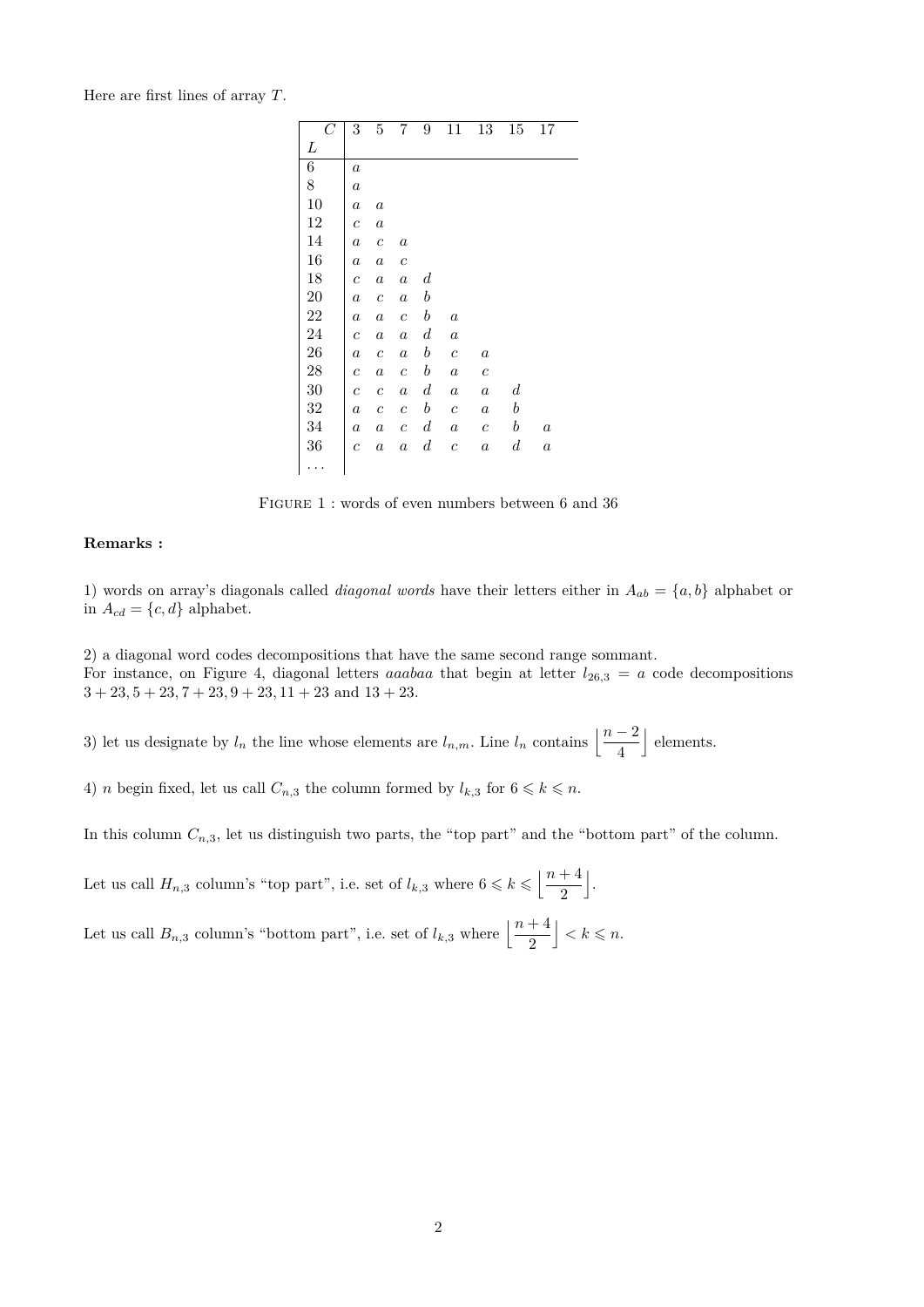$$
H_{34,3} \begin{bmatrix}\n & 6: & a \\
 & 8: & a \\
 & 2a = 5 & 12 & a \\
 & 2c = 2 & 12 & c \\
 & & 14: & a & c \\
 & & 16: & a & c \\
 & & & 18: & c & a \\
 & & & 20: & a & c \\
 & & & 22: & a & c \\
 & & & 24: & a & c \\
 & & & 25: & a & c \\
 & & & 26: & a & c \\
 & & & 28: & a & c \\
 & & & 29: & a & c \\
 & & & 30: & a & c \\
 & & & 32: & a & c & b \\
 & & & 34: & a & c & d\n\end{bmatrix}
$$
\n
$$
H_{34,3} \begin{bmatrix}\n & 6: & a \\
 & 2 & 12 & 12 & 12 & 12 \\
 & 2 & 2 & 2 & 2 & 2 \\
 & 2 & 2 & 2 & 2 & 2 \\
 & 2 & 2 & 2 & 2 & 2 \\
 & 2 & 2 & 2 & 2 & 2 \\
 & 2 & 2 & 2 & 2 & 2 \\
 & 2 & 2 & 2 & 2 & 2 \\
 & 2 & 2 & 2 & 2 & 2 \\
 & 2 & 2 & 2 & 2 & 2 \\
 & 2 & 2 & 2 & 2 & 2 \\
 & 2 & 2 & 2 & 2 & 2 \\
 & 2 & 2 & 2 & 2 & 2 \\
 & 2 & 2 & 2 & 2 & 2 \\
 & 2 & 2 & 2 & 2 & 2 \\
 & 2 & 2 & 2 & 2 & 2 \\
 & 2 & 2 & 2 & 2 & 2 \\
 & 2 & 2 & 2 & 2 & 2 \\
 & 2 & 2 & 2 & 2 & 2 \\
 & 2 & 2 & 2 & 2 & 2 \\
 & 2 & 2 & 2 & 2 & 2 \\
 & 2 & 2 & 2 & 2 & 2 \\
 & 2 & 2 & 2 & 2 & 2 \\
 & 2 & 2 & 2 & 2 & 2 \\
 & 2 & 2 & 2 & 2 & 2 \\
 & 2 & 2 & 2 & 2 & 2 \\
 & 2 & 2 & 2 & 2 & 2 \\
 & 2 & 2 & 2 & 2 & 2 \\
 & 2 & 2 & 2 & 2 & 2 \\
 & 2 & 2 & 2 & 2 & 2 \\
 & 2 & 2 & 2 & 2 & 2 \\
 & 2 & 2 & 2 & 2 & 2 \\
 & 2 & 2 & 2
$$

To better understand computations in next section, we will use projection *P* of line *n* on bottom part of first column *Bn,*<sup>3</sup> that "associates" letters at both extremities of a diagonal. If we consider application *proj* such that  $proj(a) = proj(b) = a$  and  $proj(c) = proj(d) = c$  then, since 3 is prime,  $proj(l_{n,2k+1}) = l_{n-2k+2,3}$ .

We can also understand the effect of this projection (that preserves second range sommant) by analyzing decompositions :

- if  $p + q$  is coded by an *a* or a *b* letter, it corresponds to two possible cases in which *q* is prime, and so  $3 + q$  decomposition, containing two prime numbers will be coded by an *a* letter;
- if  $p + q$  is coded by a *c* or a *d* letter, it corresponds to two possible cases in which *q* is compound, and so  $3 + q$  decomposition, of the form  $prime + compound$  will be coded by a *c* letter.

We will also use in next section a projection that transforms first range sommant in a second range sommant that is combined with 3 as a first range sommant ; let us analyze the effect of such a projection will have on decompositions :

- if  $p + q$  is coded by an *a* or a *c* letter, it corresponds to two possible cases in which *p* is prime, and so  $3 + p$  decomposition, containing two prime numbers will be coded by a *a* letter;
- if  $p + q$  is coded by a *b* or a *d* letter, it corresponds to two possible cases in which *p* is compound, and so  $3 + p$  decomposition, of the form  $prime + compound$  will be coded by a *c* letter.

# **3 Computations**

1) We note in line *n* by :

- $-X_a(n)$  the number of *n* decompositions of the form  $\text{prime} + \text{prime}$ ;
- $-X_b(n)$  the number of *n* decompositions of the form *compound* + *prime*;
- $-X_c(n)$  the number of *n* decompositions of the form  $prime + compound$ ;

 $-X_d(n)$  the number of *n* decompositions of the form *compound* + *compound*.

 $X_a(n) + X_b(n) + X_c(n) + X_d(n) = \left\lfloor \frac{n-2}{4} \right\rfloor$ is the number of elements of line  $n$ .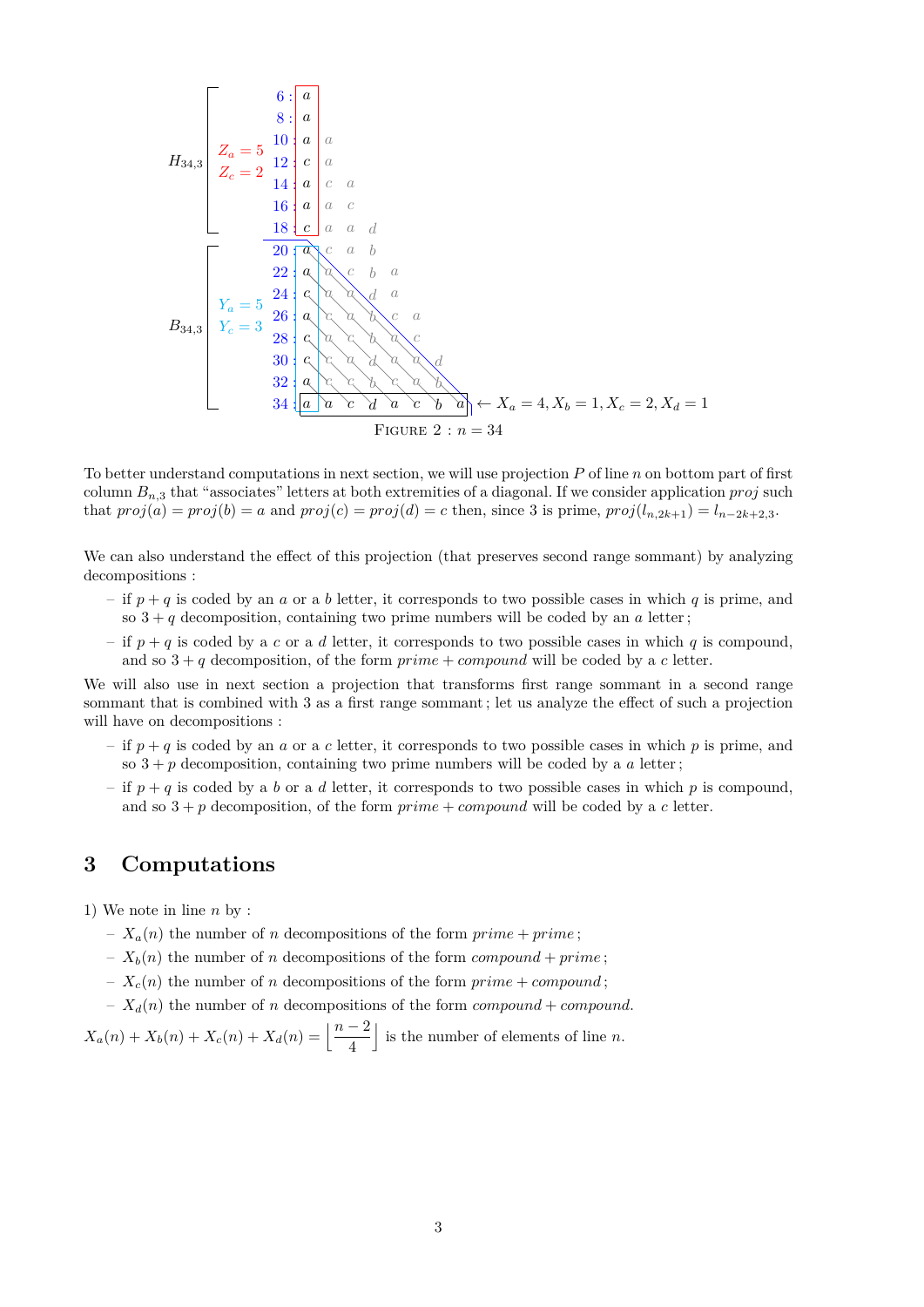*Example* : *n* = 34 :  $X_a(34) = \#\{3 + 31, 5 + 29, 11 + 23, 17 + 17\} = 4$  $X_b(34) = \#\{15 + 19\} = 1.$  $X_c(34) = \#\{7 + 27, 13 + 21\} = 2$  $X_d(34) = \#\{9+25\} = 1$ 

2) Let  $Y_a(n)$  (resp.  $Y_c(n)$ ) being the number of *a* letters (resp. *c*) that appear in  $B_{n,3}$ . We recall that there are only *a* and *c* letters in first column because it contains letters associated with decompositions of the form  $3 + x$  and because 3 is prime.

*Example* :

$$
-Y_a(34) = #{3 + 17, 3 + 19, 3 + 23, 3 + 29, 3 + 31} = 5
$$
  

$$
-Y_c(34) = #{3 + 21, 3 + 25, 3 + 27} = 3
$$

3) Because of *P* projection that is a bijection, and because of *a*, *b*, *c*, *d* letters definitions,  $Y_a(n) = X_a(n) +$  $X_b(n)$  and  $Y_c(n) = X_c(n) + X_d(n)$ . Thus, trivially,  $Y_a(n) + Y_c(n) = X_a(n) + X_b(n) + X_c(n) + X_d(n) =$ j*n* − 2 4  $\vert$ .

*Example :*

$$
Y_a(34) = #{3 + 17, 3 + 19, 3 + 23, 3 + 29, 3 + 31}
$$
  
\n
$$
X_a(34) = #{3 + 31, 5 + 29, 11 + 23, 17 + 17}
$$
  
\n
$$
X_b(34) = #{15 + 19}
$$
  
\n
$$
Y_c(34) = #{3 + 21, 3 + 25, 3 + 27}
$$
  
\n
$$
X_c(34) = #{7 + 27, 13 + 21}
$$
  
\n
$$
X_d(34) = #{9 + 25}
$$

4) Let  $Z_a(n)$  (resp.  $Z_c(n)$ ) being the number of *a* letters (resp. *c*) that appear in  $H_{n,3}$ . *Example* :

– *Za*(34) = #{3 + 3*,* 3 + 5*,* 3 + 7*,* 3 + 11*,* 3 + 13} = 5  $Z_c(34) = \#\{3+9,3+15\} = 2$  $Z_a(n) + Z_c(n) = \left[\frac{n-4}{4}\right]$ 

k .

## **Reminding identified properties**

$$
Y_a(n) = X_a(n) + X_b(n) \tag{1}
$$

$$
Y_c(n) = X_c(n) + X_d(n) \tag{2}
$$

$$
Y_a(n) + Y_c(n) = X_a(n) + X_b(n) + X_c(n) + X_d(n) = \left\lfloor \frac{n-2}{4} \right\rfloor
$$
\n(3)

$$
Z_a(n) + Z_c(n) = \left\lfloor \frac{n-4}{4} \right\rfloor \tag{4}
$$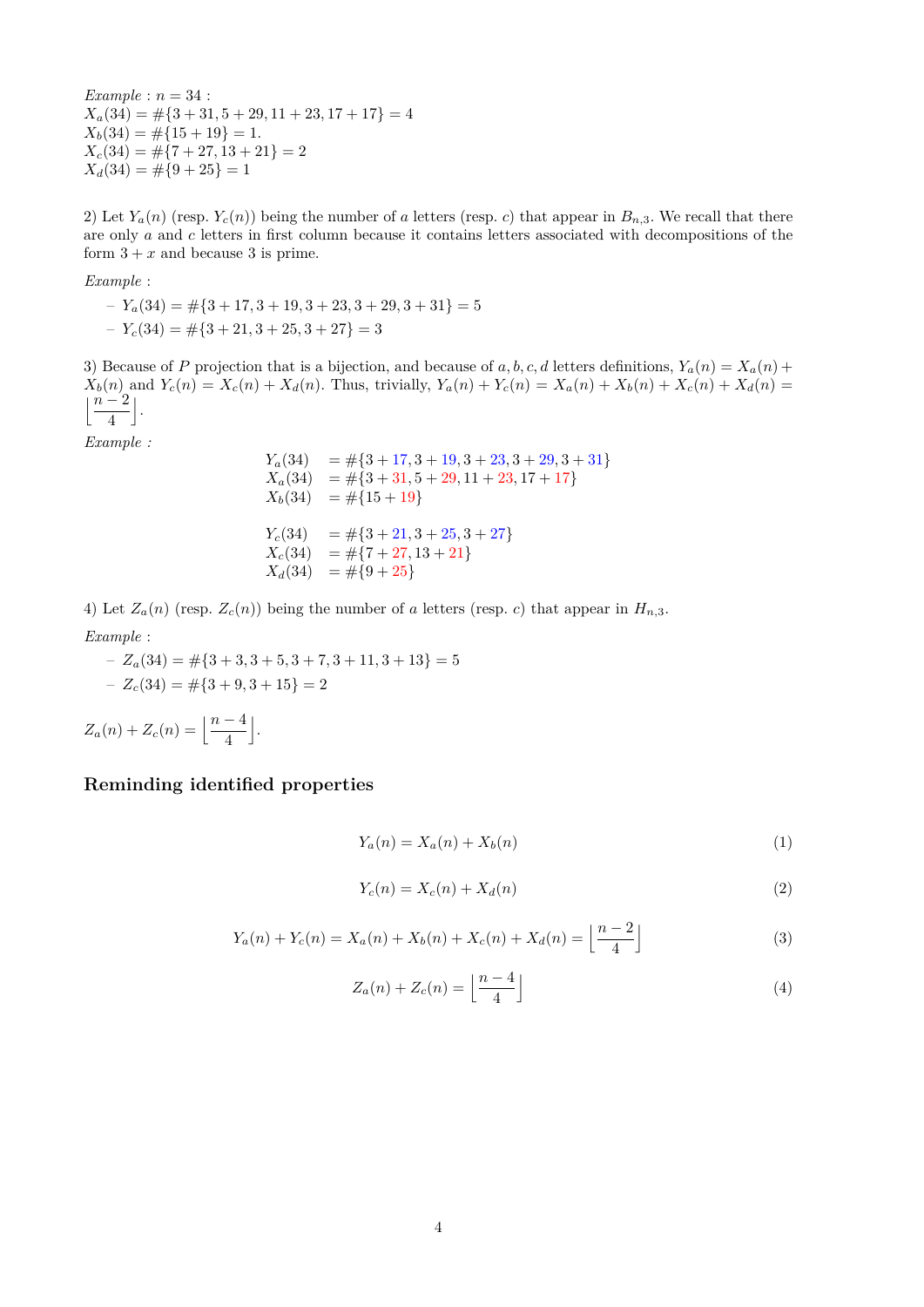Let us add two new properties to those ones :

$$
X_a(n) + X_c(n) = Z_a(n) + \delta_{2p}
$$
\n(5)

with  $\delta_{2p}$  equal to 1 in the case that *n* is the double of a prime number and equal to 0 either.

$$
X_b(n) + X_d(n) = Z_c(n) + \delta_{spec} \tag{6}
$$

with  $\delta_{spec}$  equal to 0 in the case that there exists *k* such that  $n = 4k$ , or in the case that *n* is the double of a prime number, and equal to 1 either.

## **4 Variables evolution**

In this section, let us study how different variables change, in the aim to deduce that  $X_a$  (the number of an even number decompositions that are sums of two primes) can't never be null.

 $Z_a(n) + Z_c(n) = \frac{n-4}{4}$ is an increasing function of  $n$ , it is increased by 1 at each  $n$  that is an even double.

 $Z_a(n)$  is increased by 1 when  $\frac{n-2}{2}$  is prime and  $Z_c(n)$  is increased by 1 each time when  $\frac{n-2}{2}$  is compound.

 $Y_a(n) + Y_c(n) = X_a(n) + X_b(n) + X_c(n) + X_d(n) = \left\lfloor \frac{n-2}{4} \right\rfloor$ is an increasing function of  $n$ , it is increased by 1 each time when *n* is an odd number double.

Let us see now in detail how  $Y_a(n)$  and  $Y_c(n)$  change.

Dans le cas où *n* est un double d'impair, on ajoute un nombre à l'intervalle  $H_{n,3}$ ; si ce nombre  $(n-3)$ est premier (resp. composé), *Ya*(*n*) (resp. *Yc*(*n*)) est augmenté de 1 par rapport à *Ya*(*n*−2) (resp. *Yc*(*n*−2)).

If *n* is an even number double, there are 4 possible cases. Let us study how top decompositions belonging to  $C_{n,3}$ 's top part (i.e.  $H_{n,3}$ ) evoluate.

- if *n* − 3 and *n/*2 − 1 are both primes, we remove at bottom and add at top of *Hn,*<sup>3</sup> two letters that are of the same type, thus  $Y_a(n)$  and  $Y_c(n)$  remain constant;
- if  $n-3$  is prime and  $n/2-1$  is compound then  $Y_a(n)$  is increased by 1 and  $Y_c(n)$  is decreased by 1;
- if *n* − 3 is compound and *n/*2 − 1 is prime then *Yc*(*n*) is increased by 1 and *Ya*(*n*) is decreased by 1 ;
- if *n* − 3 and *n/*2 − 1 are both compound, we remove at bottom and add at top of *Hn,*<sup>3</sup> two letters that are of the same type thus  $Y_a(n)$  and  $Y_c(n)$  remain constants.

But we don't succeed in deducing from all those variables entanglement that  $X_a(n)$  is always strictly positive. In annex 1 are provided in an array values of different variables for *n* between 14 and 100.

## **5 Leading to a contradiction**

However, let us try to reach a contradiction from the hypothesis that  $X_a(n) = 0$ .

If  $X_a(n) = 0$ , we have

$$
X_b(n) + X_c(n) + X_d(n) = \left\lfloor \frac{n-2}{4} \right\rfloor \tag{3}
$$

This is equivalent to

$$
X_c(n) + X_d(n) = \left\lfloor \frac{n-2}{4} \right\rfloor - X_b(n)
$$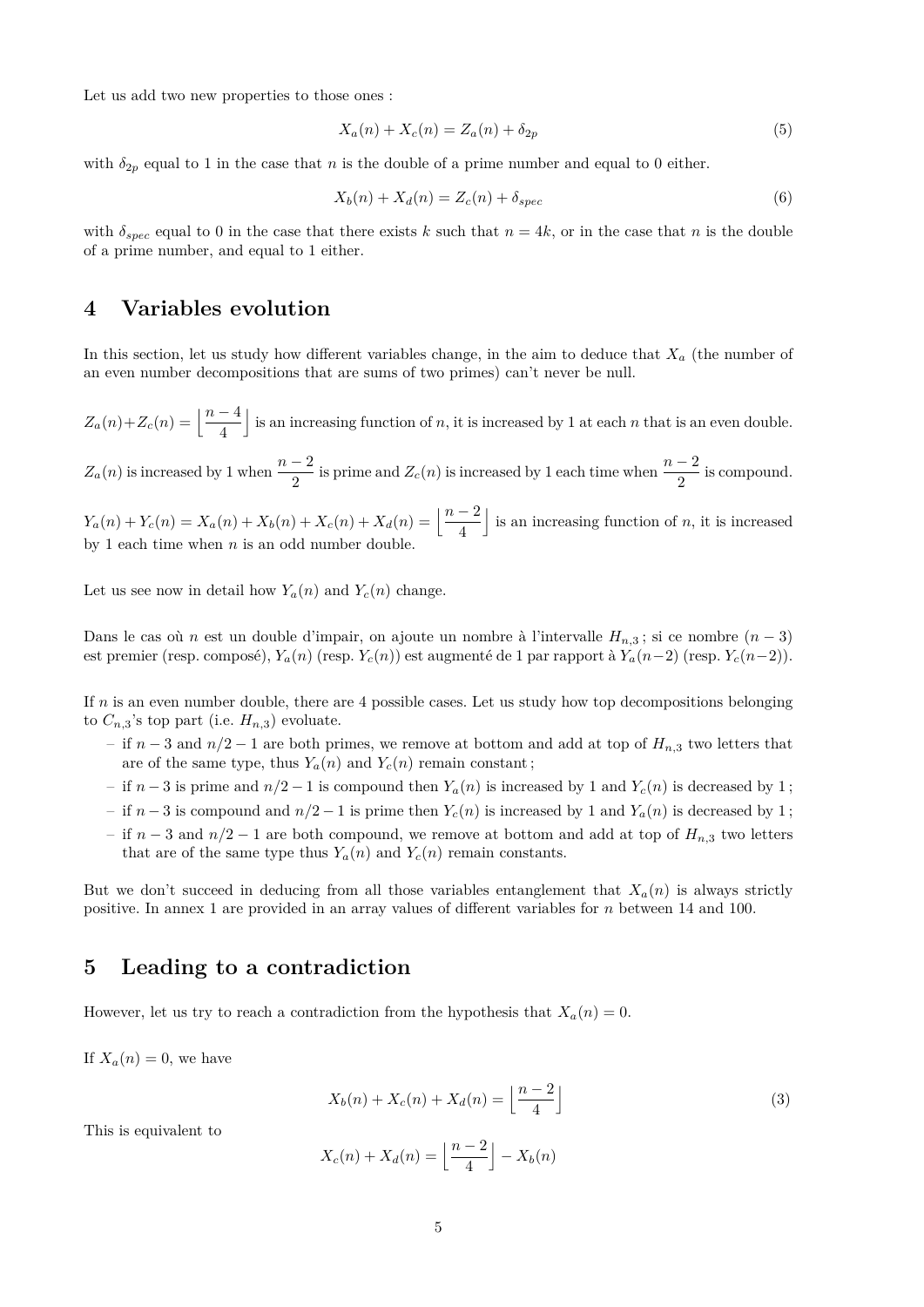and thus, because of (2), to

$$
Y_c(n) = \left\lfloor \frac{n-2}{4} \right\rfloor - X_b(n) \tag{7}
$$

Here, 2 cases have to be distinguished :

– *case 1* : If *n* is the double of an odd number (i.e. of the form  $4k + 2$ ), then

$$
\left\lfloor \frac{n-2}{4} \right\rfloor = \left\lfloor \frac{n-4}{4} \right\rfloor + 1\tag{a}
$$

– *case 2* : If *n* is the double of an even number (i.e. of the form 4*k*), then

$$
\left\lfloor \frac{n-2}{4} \right\rfloor = \left\lfloor \frac{n-4}{4} \right\rfloor \tag{b}
$$

We replace  $\left\lfloor \frac{n-2}{4} \right\rfloor$ by those two values in equality  $(7)$  above; we obtain :

$$
Y_c(n) = \left\lfloor \frac{n-4}{4} \right\rfloor + 1 - X_b(n) \tag{7a}
$$

- case 2 : 
$$
Y_c(n) = \left\lfloor \frac{n-4}{4} \right\rfloor - X_b(n)
$$
 (7b)

On the other part, from the hypothesis  $X_a(n) = 0$  and from  $X_a(n) + X_c(n) = Z_a(n) + \delta_{2p}$  (5), it results that

$$
X_c(n) = Z_a(n) + \delta_{2p} \tag{8}
$$

We rewrite (2) in

$$
X_c(n) = Y_c(n) - X_d(n) \tag{2'}
$$

By identifying  $X_c(n)$  in both  $(2')$  and  $(8)$ , we obtain

$$
Z_a(n) + \delta_{2p} = Y_c(n) - X_d(n)
$$
\n(9')

from which results

$$
Y_c(n) = Z_a(n) + \delta_{2p} + X_d(n)
$$
 (2')

that we rewrite

$$
X_d(n) = Y_c(n) - Z_a(n) - \delta_{2p}
$$
\n(9")

From two equations  $(9')$  and  $(2)$  system :

$$
\begin{cases}\nX_d(n) = Y_c(n) - Z_a(n) - \delta_{2p} \\
Y_c(n) = X_c(n) + X_d(n)\n\end{cases}
$$

results

$$
X_c(n) = Z_a(n) + \delta_{2p} - Y_c(n)
$$
\n(10)

Contradiction results from the fact that  $Y_c(n)$  is always greater than  $Z_c(n)$  (since  $n \geq 24$ ), itself always greater than  $Z_a(n)$ , *n* being greater than a rather small value of *n* (since  $n \ge 240$ ). Equation (10) that we reached under  $X_a(n) = 0$  hypothesis would provide a negative value for  $X_c(n)$ , that is clearly impossible,  $X_c(n)$  counting, let us remind it, *n* decompositions of the form  $\text{prime} + \text{compound.}$ 

In annex 2 are provided graphic representations of sets bijections for cases  $n = 32, 34, 98$  and 100.

The file *http* : *[//denise.vella.chemla.free.fr/annexes.pdf](http://denise.vella.chemla.free.fr/annexes.pdf)* provides

- an historical recall of a Laisant's note that presented yet in 1897 the idea of "strips" of odd numbers to be put in regard and to be colorated to *see* Goldbach decompositions ;
- a program and its execution that implements ideas presented here.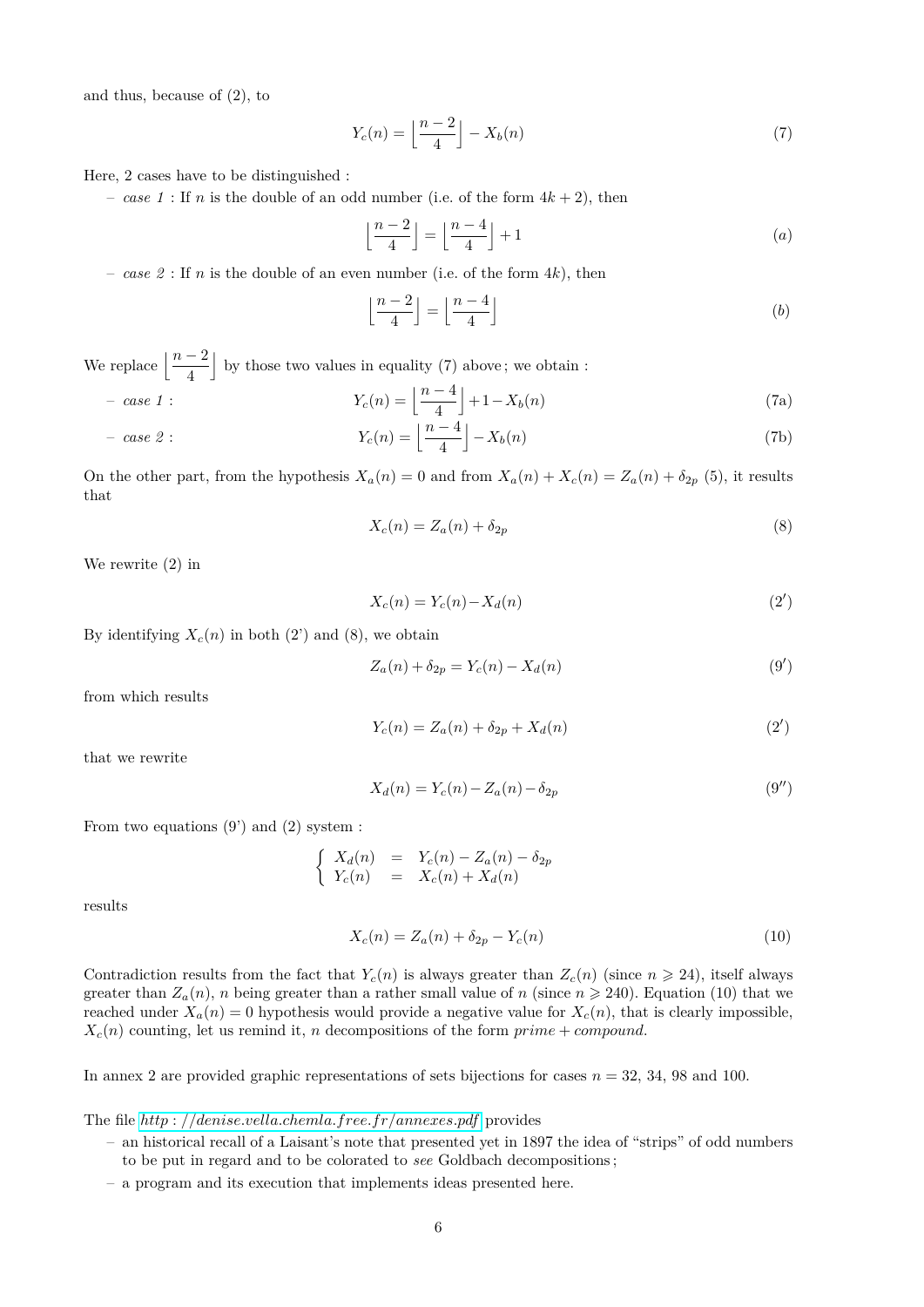**Annex 1 : variables values array for** *n* **between** 14 **and** 100

| $\, n$          | $X_a(n)$         | $X_b(n)$         | $X_c(n)$                | $X_d(n)$         | $Y_a(n)$         | $Y_c(n)$         | $\frac{-2}{\sqrt{2}}$<br>$\overline{n}$ | $\mathcal{Z}_a(n)$ | $Z_c(n)$         | $n-4$            |
|-----------------|------------------|------------------|-------------------------|------------------|------------------|------------------|-----------------------------------------|--------------------|------------------|------------------|
| $\overline{14}$ | $\overline{2}$   | $\overline{0}$   | $\overline{1}$          | $\overline{0}$   | $\overline{2}$   | $\overline{1}$   | $\overline{3}$                          | $\overline{2}$     | $\overline{0}$   | $\overline{2}$   |
| 16              | $\overline{2}$   | $\overline{0}$   | $\,1\,$                 | $\overline{0}$   | $\overline{2}$   | $\,1$            | $\overline{3}$                          | 3                  | $\boldsymbol{0}$ | $\overline{3}$   |
| 18              | $\overline{2}$   | $\overline{0}$   | $\,1\,$                 | $\,1\,$          | $\overline{2}$   | $\overline{2}$   | $\sqrt{4}$                              | 3                  | $\boldsymbol{0}$ | $\overline{3}$   |
| 20              | $\overline{2}$   | $\,1$            | $\,1$                   | $\overline{0}$   | $\overline{3}$   | $\,1$            | $\overline{4}$                          | 3                  | $\mathbf{1}$     | $\,4\,$          |
| 22              | 3                | $\,1$            | $\,1$                   | $\overline{0}$   | $\sqrt{4}$       | $\,1$            | $\overline{5}$                          | 3                  | $\,1$            | $\,4\,$          |
| 24              | $\boldsymbol{3}$ | $\overline{0}$   | $\frac{1}{2}$           | $\mathbf{1}$     | $\overline{3}$   | $\boldsymbol{2}$ | $\bf 5$                                 | $\overline{4}$     | $\,1$            | $\bf 5$          |
| 26              | $\boldsymbol{3}$ | $\,1$            |                         | $\overline{0}$   | $\sqrt{4}$       | $\sqrt{2}$       | $\overline{6}$                          | $\overline{4}$     | $\,1$            | $\overline{5}$   |
| $28\,$          | $\sqrt{2}$       | $\,1$            | $\overline{\mathbf{3}}$ | $\overline{0}$   | $\overline{3}$   | $\overline{3}$   | $\,$ 6 $\,$                             | $\overline{5}$     | $\,1$            | $\,6$            |
| $30\,$          | $\overline{3}$   | $\boldsymbol{0}$ | $\overline{2}$          | $\overline{2}$   | $\overline{3}$   | $\sqrt{4}$       | $\frac{7}{7}$                           | $\overline{5}$     | $\,1$            | $\,6$            |
| $32\,$          | $\sqrt{2}$       | $\overline{2}$   | $\overline{\mathbf{3}}$ | $\overline{0}$   | $\sqrt{4}$       | $\sqrt{3}$       |                                         | $\overline{5}$     | $\overline{2}$   | $\overline{7}$   |
| 34              | $\overline{4}$   | $\,1$            | $\overline{2}$          | $\mathbf{1}$     | $\overline{5}$   | $\overline{3}$   | 8                                       | $\overline{5}$     | $\overline{2}$   | $\overline{7}$   |
| 36              | $\overline{4}$   | $\boldsymbol{0}$ | $\overline{2}$          | $\overline{2}$   | $\,4\,$          | $\sqrt{4}$       | $\,8\,$                                 | $\overline{6}$     | $\overline{2}$   | $\,8\,$          |
| $38\,$          | $\sqrt{2}$       | $\overline{2}$   | $\bf 5$                 | $\overline{0}$   | $\,4\,$          | $\bf 5$          | $\boldsymbol{9}$                        | $\,$ 6 $\,$        | $\overline{2}$   | $\,8\,$          |
| 40              | $\sqrt{3}$       | $\,1$            | $\sqrt{4}$              | $\mathbf{1}$     | $\,4\,$          | $\bf 5$          | $\boldsymbol{9}$                        | $\overline{7}$     | $\overline{2}$   | $\boldsymbol{9}$ |
| 42              | $\overline{4}$   | $\boldsymbol{0}$ | $\sqrt{3}$              | 3                | $\,4\,$          | $\,6$            | 10                                      | $\overline{7}$     | $\overline{2}$   | $\overline{9}$   |
| 44              | $\sqrt{3}$       | $\overline{2}$   | $\sqrt{4}$              | $\,1$            | $\overline{5}$   | $\bf 5$          | $10\,$                                  | $\overline{7}$     | $\boldsymbol{3}$ | $10\,$           |
| $46\,$          | $\overline{4}$   | $\sqrt{2}$       | $\,4\,$                 | $\mathbf 1$      | $\sqrt{6}$       | $\bf 5$          | 11                                      | $\overline{7}$     | $\boldsymbol{3}$ | $10\,$           |
| 48              | $\bf 5$          | $\boldsymbol{0}$ | $\sqrt{3}$              | 3                | $\overline{5}$   | $\,6$            | 11                                      | 8                  | $\boldsymbol{3}$ | $11\,$           |
| $50\,$          | $\overline{4}$   | $\overline{2}$   | $\,4\,$                 | $\overline{2}$   | $\sqrt{6}$       | $\,6$            | $12\,$                                  | 8                  | $\boldsymbol{3}$ | $11\,$           |
| $52\,$          | $\sqrt{3}$       | 3                | $\overline{5}$          | $\,1$            | $\,6$            | $\,$ 6 $\,$      | $12\,$                                  | 8                  | $\overline{4}$   | $12\,$           |
| $54\,$          | $\bf 5$          | $\,1$            | $\sqrt{3}$              | $\overline{4}$   | $\sqrt{6}$       | $\overline{7}$   | 13                                      | 8                  | $\overline{4}$   | 12               |
| $56\,$          | $\sqrt{3}$       | $\overline{4}$   | $\overline{5}$          | $\,1$            | $\frac{7}{7}$    | $\,6$            | 13                                      | 8                  | $\bf 5$          | $13\,$           |
| $58\,$          | $\overline{4}$   | $\overline{3}$   | $\overline{5}$          | $\frac{2}{5}$    |                  | $\overline{7}$   | $14\,$                                  | 8                  | $\bf 5$          | $13\,$           |
| $60\,$          | $\,$ 6 $\,$      | $\boldsymbol{0}$ | $\frac{3}{7}$           |                  | $\sqrt{6}$       | $\,8$            | $14\,$                                  | $\overline{9}$     | $\bf 5$          | $14\,$           |
| $62\,$          | $\boldsymbol{3}$ | $\overline{4}$   |                         | $\,1$            | $\overline{7}$   | $\,8$            | 15                                      | $\overline{9}$     | $\bf 5$          | $14\,$           |
| 64              | $\overline{5}$   | $\overline{2}$   | $\bf 5$                 | 3                | $\overline{7}$   | $\,8$            | $15\,$                                  | $10\,$             | $\overline{5}$   | $15\,$           |
| 66              | $\,6\,$          | $\,1$            | $\sqrt{4}$              | $\overline{5}$   | $\overline{7}$   | $\boldsymbol{9}$ | 16                                      | $10\,$             | $\bf 5$          | $15\,$           |
| 68              | $\sqrt{2}$       | $\bf 5$          | 8                       | $\,1$            | $\overline{7}$   | $\boldsymbol{9}$ | 16                                      | $10\,$             | $\,6\,$          | $16\,$           |
| 70              | $\overline{5}$   | 3                | $\bf 5$                 | $\overline{4}$   | 8                | $\boldsymbol{9}$ | $17\,$                                  | $10\,$             | $\,6\,$          | $16\,$           |
| 72              | $\,6\,$          | $\overline{2}$   | $\sqrt{4}$              | $\overline{5}$   | 8                | $\boldsymbol{9}$ | 17                                      | $10\,$             | $\overline{7}$   | $17\,$           |
| 74              | $\bf 5$          | $\overline{4}$   | $\,$ 6 $\,$             | 3                | $\boldsymbol{9}$ | $\boldsymbol{9}$ | 18                                      | $10\,$             | $\overline{7}$   | $17\,$           |
| 76              | $\bf 5$          | $\,4\,$          | $\,6\,$                 | 3                | $\boldsymbol{9}$ | $\overline{9}$   | 18                                      | $11\,$             | $\overline{7}$   | $18\,$           |
| 78              | $\overline{7}$   | $\overline{2}$   | $\sqrt{4}$              | $\overline{6}$   | $\boldsymbol{9}$ | 10               | 19                                      | $11\,$             | $\overline{7}$   | $18\,$           |
| 80              | $\overline{4}$   | $\bf 5$          | $\overline{7}$          | 3                | $\overline{9}$   | $10\,$           | 19                                      | $11\,$             | $8\,$            | $19\,$           |
| $82\,$          | $\overline{5}$   | $\overline{5}$   | $\overline{7}$          | 3                | $10\,$           | $10\,$           | 20                                      | $11\,$             | 8                | 19               |
| 84              | 8                | 1                | 4                       | $\overline{7}$   | 9                | 11               | $20\,$                                  | 12                 | 8                | 20               |
| $86\,$          | $\overline{5}$   | $\bf 5$          | $8\,$                   | $\sqrt{3}$       | 10               | 11               | $21\,$                                  | $12\,$             | $8\,$            | $20\,$           |
| 88              | $\overline{4}$   | $\overline{5}$   | $\boldsymbol{9}$        | 3                | $9\phantom{.0}$  | 12               | $21\,$                                  | $13\,$             | $8\,$            | $21\,$           |
| $90\,$          | $\boldsymbol{9}$ | $\boldsymbol{0}$ | $\,4\,$                 | $\boldsymbol{9}$ | $9\phantom{.0}$  | $13\,$           | $22\,$                                  | $13\,$             | $8\,$            | $21\,$           |
| $92\,$          | $\overline{4}$   | $\,6$            | $\boldsymbol{9}$        | 3                | 10               | $12\,$           | $22\,$                                  | $13\,$             | $\boldsymbol{9}$ | 22               |
| $94\,$          | $\bf 5$          | $\overline{5}$   | $\boldsymbol{9}$        | $\overline{4}$   | 10               | $13\,$           | 23                                      | $13\,$             | $\boldsymbol{9}$ | 22               |
| $96\,$          | $\overline{7}$   | $\overline{2}$   | $\overline{7}$          | 7                | $9\phantom{.0}$  | 14               | 23                                      | 14                 | $\overline{9}$   | 23               |
| $98\,$          | $\sqrt{3}$       | $\boldsymbol{6}$ | 11                      | $\overline{4}$   | $9\phantom{.0}$  | 15               | $24\,$                                  | 14                 | $\,9$            | $\bf 23$         |
| $100\,$         | $\,6\,$          | $\overline{4}$   | $8\,$                   | $\,6$            | 10               | 14               | $24\,$                                  | 14                 | 10               | $24\,$           |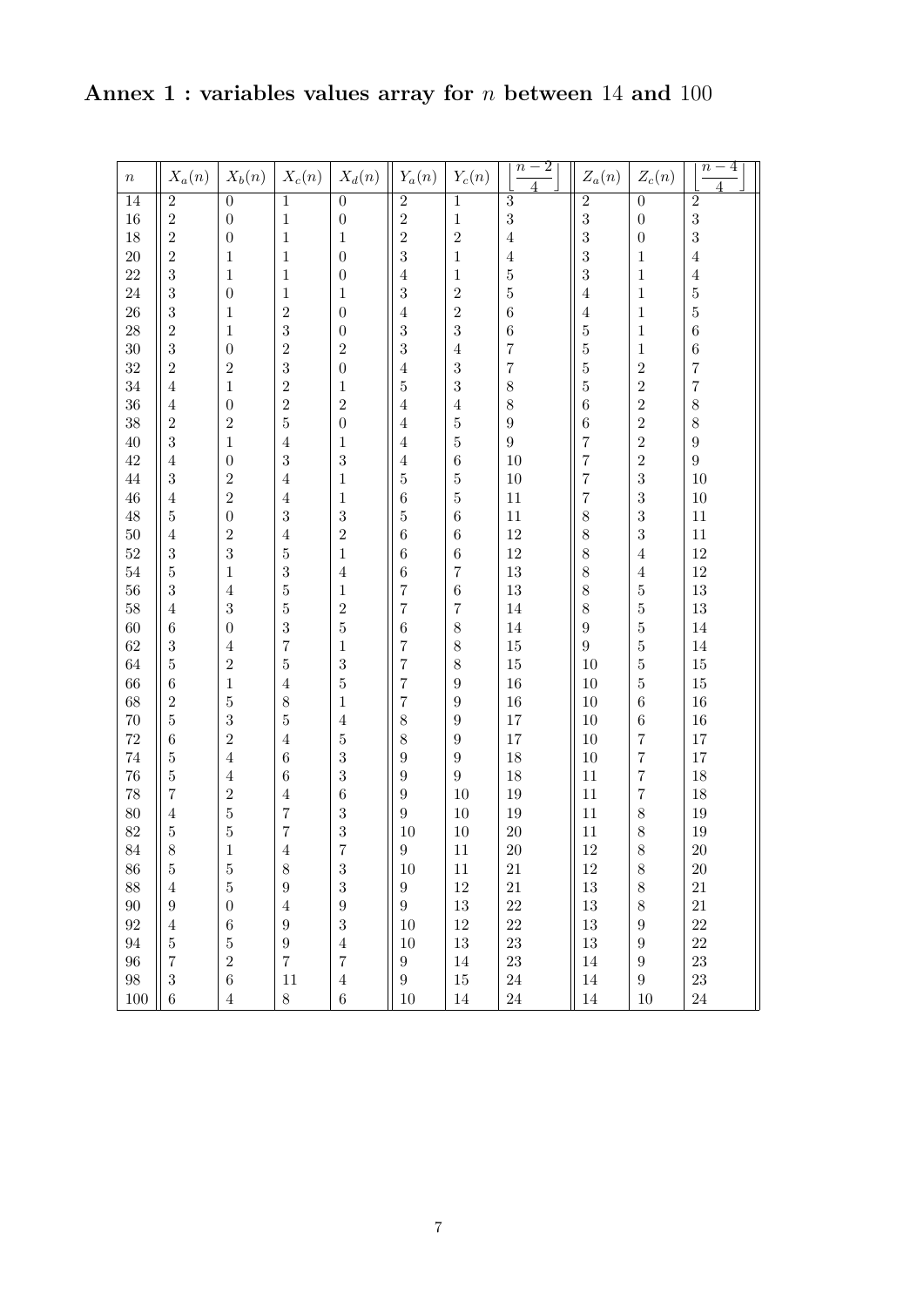# Annex 2 : sets bijections

- case  $n = 32$ 

| $a, c \rightarrow a$                           | $a, b \rightarrow a$ |           |          |                       |                       |          |          |          |          |          |          |          |          |          |          |          |                       |
|------------------------------------------------|----------------------|-----------|----------|-----------------------|-----------------------|----------|----------|----------|----------|----------|----------|----------|----------|----------|----------|----------|-----------------------|
| $b, d \rightarrow c$                           | $c, d \rightarrow c$ |           |          |                       |                       |          |          |          |          |          |          |          |          |          |          |          |                       |
| $3 + 3$                                        | $3 + 29$             | $3 + 29$  |          |                       |                       |          |          |          |          |          |          |          |          |          |          |          |                       |
| $3 + 3$                                        | $3 + 29$             | $3 + 29$  |          |                       |                       |          |          |          |          |          |          |          |          |          |          |          |                       |
| $3 + 5$                                        | $5 + 27$             | $3 + 27$  |          |                       |                       |          |          |          |          |          |          |          |          |          |          |          |                       |
| $3 + 7$                                        | $7 + 25$             | $3 + 25$  |          |                       |                       |          |          |          |          |          |          |          |          |          |          |          |                       |
| $2a = X_a + X_c = 5$                           | $3 + 9$              | $9 + 23$  | $3 + 23$ | $Y_a = X_a + X_b = 4$ |                       |          |          |          |          |          |          |          |          |          |          |          |                       |
| $Z_c = X_b + X_d = 2$                          | $3 + 11$             | $11 + 21$ | $3 + 21$ | $3 + 23$              | $Y_a = X_c + X_d = 3$ |          |          |          |          |          |          |          |          |          |          |          |                       |
| $Z_a + Z_c = \left[ \frac{n-4}{4} \right] = 7$ | $3 + 13$             | $13 + 19$ | $3 + 19$ | $3 + 19$              | $3 + 19$              | $3 + 17$ | $3 + 17$ | $3 + 17$ | $3 + 17$ | $3 + 17$ | $3 + 17$ | $3 + 17$ | $3 + 17$ | $3 + 17$ | $3 + 17$ | $3 + 17$ | <math< td=""></math<> |

- case  $n = 34$ 

| $a, c \rightarrow a$                           | $a, b \rightarrow a$ |           |          |                       |                                              |
|------------------------------------------------|----------------------|-----------|----------|-----------------------|----------------------------------------------|
| $b, d \rightarrow c$                           | $c, d \rightarrow c$ |           |          |                       |                                              |
| $3 + 3$                                        | $3 + 31$             | $3 + 31$  |          |                       |                                              |
| $3 + 3$                                        | $3 + 31$             | $3 + 31$  |          |                       |                                              |
| $3 + 3$                                        | $5 + 29$             | $3 + 31$  |          |                       |                                              |
| $3 + 7$                                        | $7 + 27$             | $3 + 27$  |          |                       |                                              |
| $Z_a = X_a + X_c = 5$                          | $3 + 9$              | $4 + 25$  | $3 + 25$ |                       |                                              |
| $Z_c = X_b + X_d = 2$                          | $3 + 11$             | $11 + 23$ | $3 + 23$ | $Y_c = X_c + X_d = 3$ |                                              |
| $Z_a + Z_c = \left[ \frac{n-4}{4} \right] = 7$ | $3 + 13$             | $13 + 21$ | $3 + 21$ | $3 + 21$              | $4 + Y_c = \left[ \frac{n-2}{4} \right] = 8$ |
| $3 + 15$                                       | $15 + 19$            | $3 + 17$  | $3 + 17$ |                       |                                              |
| $X_a = 4$                                      | $X_b = 1$            | $X_c = 2$ |          |                       |                                              |
| $X_d = 1$                                      | $X_d = 1$            |           |          |                       |                                              |